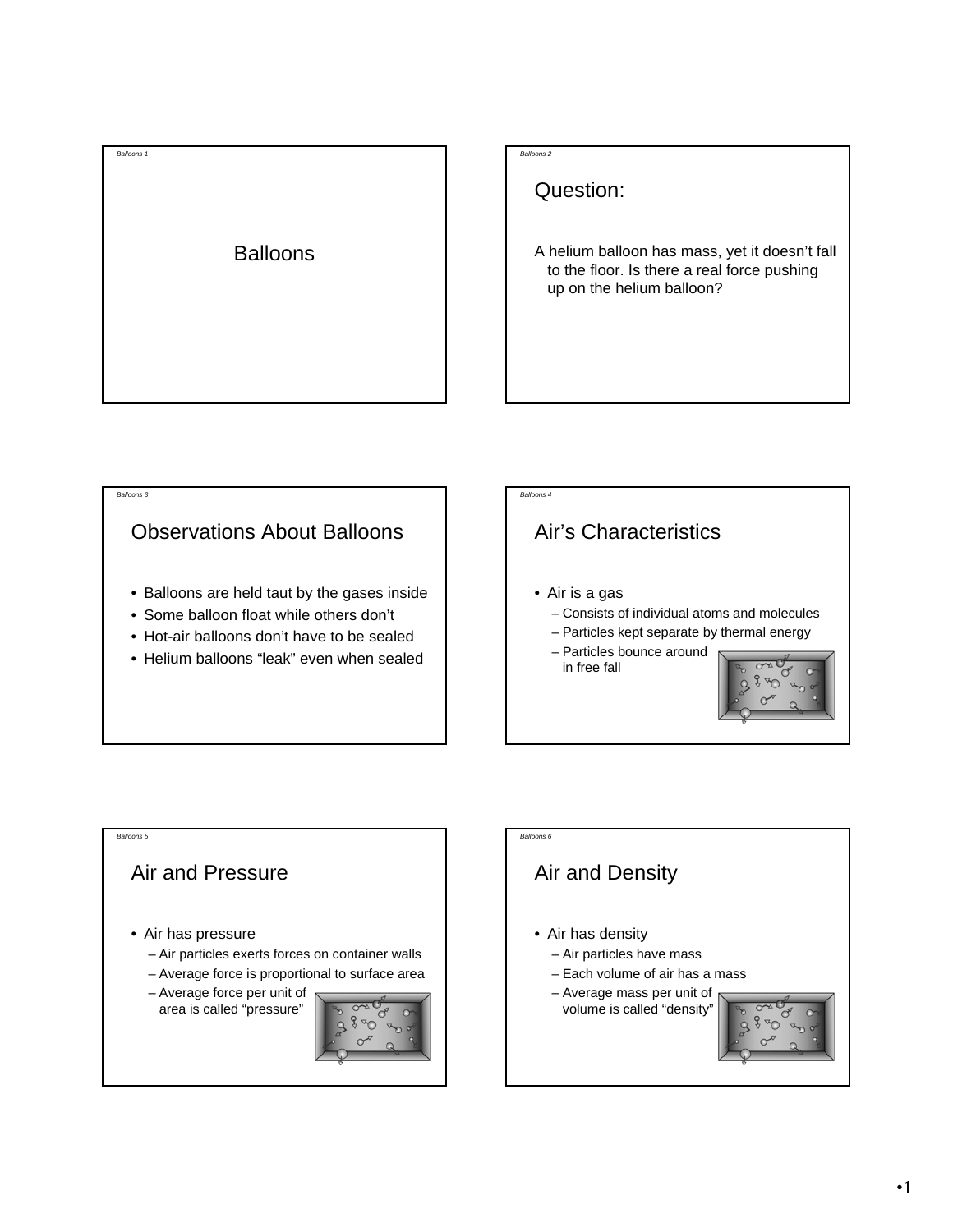### Air Pressure and Density

- Air pressure is proportional to density
	- Denser particles hit surface more often
	- Denser air → more pressure



#### *Balloons 8*

### Pressure Imbalances

- Balanced pressure exerts no overall force – Forces on balloon's sides cancel
- Unbalanced pressure exerts overall force – Forces on balloon's sides don't cancel
- Forces push balloon toward lower pressure
- Air pressure also pushes on the air itself – Air itself is pushed toward lower pressure

#### *Balloons 9*

*Balloons 11*

### The Atmosphere

- Air near the ground supports air overhead – Air pressure is highest near the ground – Air density is highest near the ground
- Key observations:
	- Air pressure decreases with altitude
	- A balloon feels more force at bottom than top
	- Imbalance yields an upward buoyant force

## Archimedes' Principle

*Balloons 10*

*Balloons 12*

• A balloon immersed in a fluid experience an upward buoyant force equal to the weight of the fluid it displaces

### Room-Air Balloon in Air

- A rubber balloon filled with room air
	- weighs more than the room air it displaces
	- experiences a downward net force in room air
	- sinks in room air
- Its average density > density of room air

### Air and Temperature

- Air pressure is proportional to temperature – Faster particles hit surface more and harder
	- $-$  Hotter air  $\rightarrow$  more pressure

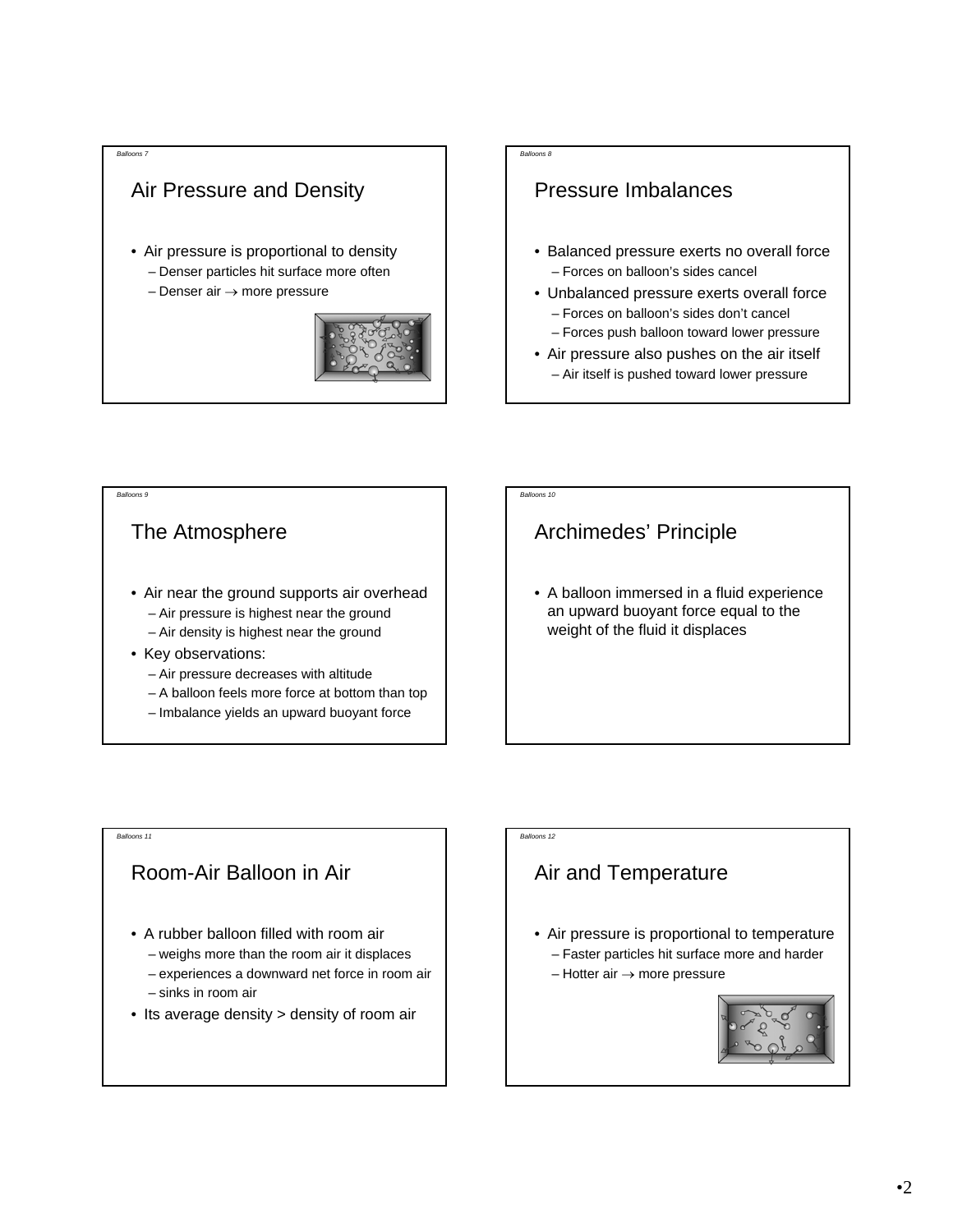### An Aside About Temperature

- Air has temperature
	- Air particles have thermal kinetic energy
	- Average thermal kinetic energy is proportional to absolute temperature
- SI absolute temperature: kelvins or K
	- $-0$  K is absolute zero  $-$  no thermal energy left
	- Step size: 1 K step same as 1 °C step

#### *Balloons 14*

### Hot-Air Balloon in Air

- A rubber balloon filled with hot air
	- contains fewer air particles than if it were cold
	- weighs less than the room air it displaces
	- experiences an upward net force in room air
	- floats in room air
- Its average density < density of room air

#### *Balloons 15* Helium vs. Air • Replacing air particles with helium atoms – leaves particle density unchanged • all particles contribute equally to pressure – reduces the gas's density • helium atoms are less massive than air particles – leaves the gas's pressure unchanged • helium atoms travel faster & hit more often *Balloons 16* Helium Balloon in Air • A rubber balloon filled with helium – has same particle density as air – weighs less than the air it displaces – experiences an upward net force in air – floats in air • Its average density < density of room air

#### *Balloons 17*

### Question:

A helium balloon has mass, yet it doesn't fall to the floor. Is there a real force pushing up on the helium balloon?

### *Balloons 18*

### Ideal Gas Law

Pressure = Boltzmann constant · Particle density · Absolute temperature

- Assumes perfectly independent particles
- Real particles aren't perfectly independent